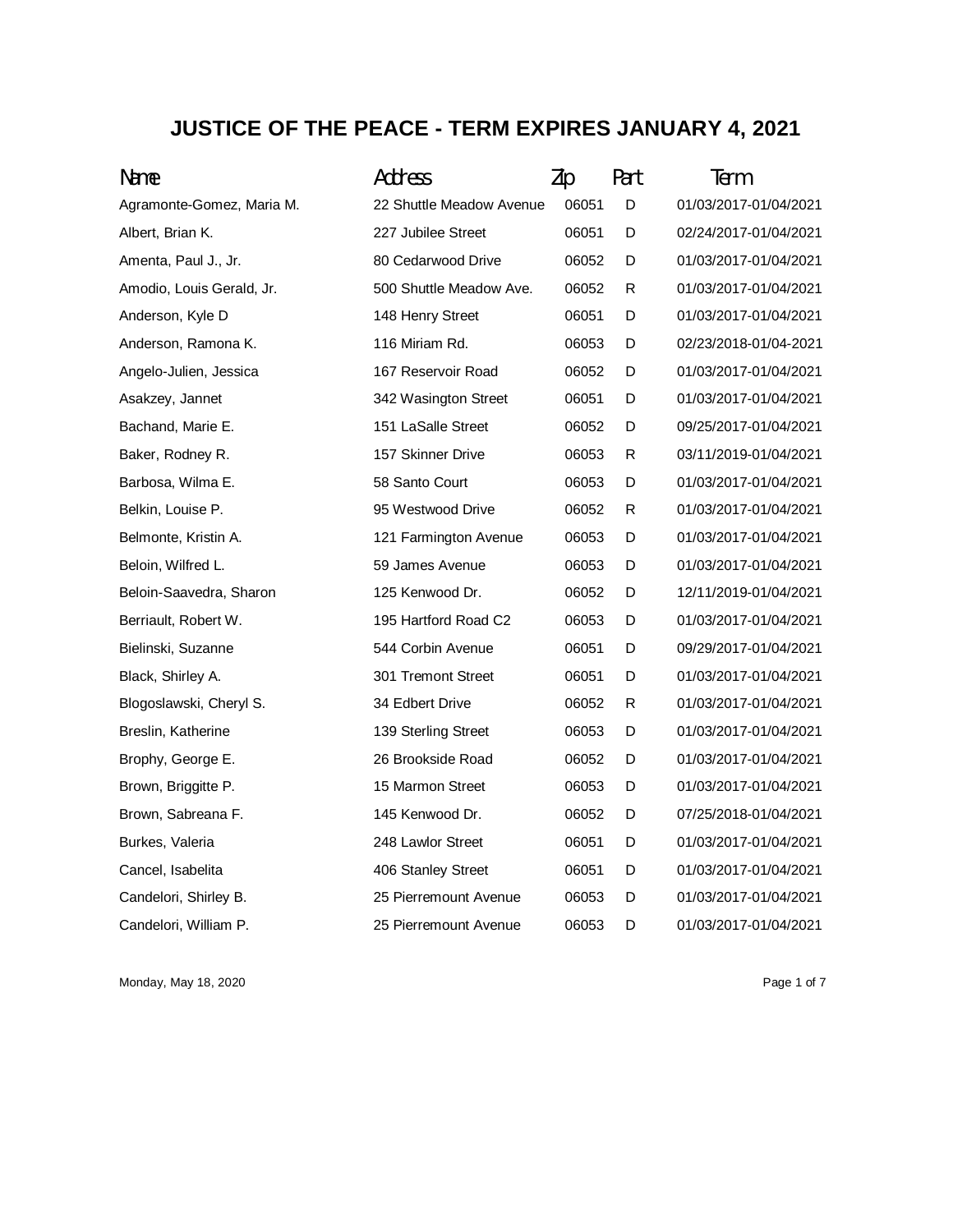| Name                      | Address                              | Zip   | Part | Term                  |
|---------------------------|--------------------------------------|-------|------|-----------------------|
| Cane, Anthony A.          | 110 Brook Street                     | 06051 | R    | 01/03/2017-01/04/2021 |
| Carlozzi, Carlo, Jr.      | 547 Slater Road                      | 06053 | D    | 01/03/2017-01/04/2021 |
| Carver, Alexander R.      | 237 South Main Street                | 06051 | R    | 06/02/2017-01/04/2021 |
| Cassolino, Daniel Allen   | 70 Grove Hill #2                     | 06051 | D    | 01/03/2017-01/04/2021 |
| Catanzaro, Paul D.        | 250 Hillhurst Aveue                  | 06053 | D    | 01/03/2017-01/04/2021 |
| Cieplinski, Adrian        | 85 Derby Street                      | 06053 | R    | 03/07/2017-01/04/2021 |
| Clinch, Robert D.         | 272 Stanley Street                   | 06051 | D    | 01/03/2017-01/04/2021 |
| Cole, Katherine L.        | 67 Brooklawn St.                     | 06052 | U    | 03/26/2018-01/04/2021 |
| Colon, Luz D.             | 433 Stanley Street                   | 06051 | D    | 01/03/2017-01/04/2021 |
| Concepcion, Zaida J.      | 22 Lincoln Street                    | 06052 | D    | 01/03/2017-01/04/2021 |
| Contreras, Christian Luis | 230 Brittany Farms Road              | 06053 | D    | 01/03/2017-01/04/2021 |
| Cruickshank, David A.     | 321 Roxbury Road                     | 06053 | D    | 01/03/2017-01/04/2021 |
| Cruz, Evelyn S.           | 74 Black Rock Avenue                 | 06052 | D    | 01/03/2017-01/04/2021 |
| D'Agostino, Sebastiano S. | 28 North Wellington Street           | 06053 | D    | 01/03/2017-01/04/2021 |
| D'Alfonso, Angelo         | 16 Jones Drive                       | 06053 | D    | 01/03/2017-01/04/2021 |
| Danielewicz, Thomas       | 41 Ridgewood St.                     | 06053 | D    | 02/21/2018-01/04/2021 |
| Davis, Daniel Aaron       | 131 Cleveland Street                 | 06053 | R    | 01/03/2017-01/04/2021 |
| Davis, Ronald P.          | 280 Brittany Farms Road              | 06053 | D    | 01/03/2017-01/04/2021 |
| DeNigris, Nicholas E.     | 159 Kenwood Drive                    | 06052 | D    | 01/03/2017-01/04/2021 |
| Domejczyk, Diane          | 137 Kelsey Street                    | 06051 | R    | 01/03/2017-01/04/2021 |
| Doran Aiudi, Melissa M.   | 59 Mason Drive<br><b>Mason Drive</b> | 06052 | R    | 01/03/2017-01/04/2021 |
| Dorsey, Christopher J.    | 199 West Main Street                 | 06051 | R    | 06/02/2017-01/04/2021 |
| Dorsey, Justin R.         | 370 Wooster Street                   | 06052 | R    | 01/03/2017-01/04/2021 |
| Drebot, Halyna            | 65 Cleveland Street                  | 06053 | D    | 01/03/2017-01/04/2021 |
| Dzwonkowski, Edward J.    | 114 Hillcrest Avenue                 | 06053 | D    | 01/03/2017-01/04/2021 |
| Edwards, Janice C.        | 178 Bingham Street                   | 06051 | D    | 01/03/2017-01/04/2021 |
| Egipciaco, Olga E.        | 2380 Corbin Avenue                   | 06053 | D    | 01/03/2017-01/04/2021 |
| Erazo, Ana                | 151 Rocky Hill Ave.                  | 06051 | D    | 01/25/2018-01/04/2021 |

Monday, May 18, 2020 **Page 2 of 7**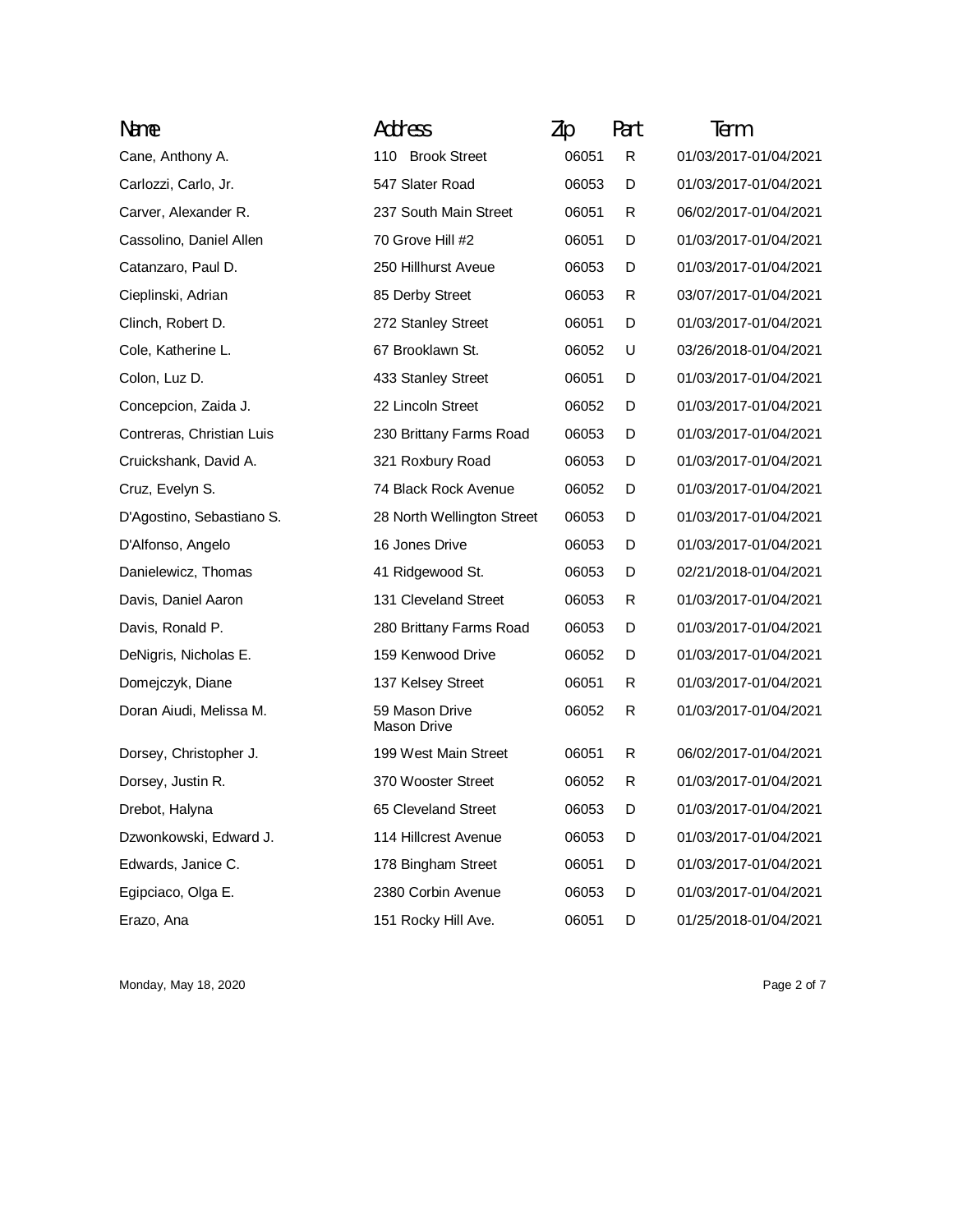| Name                                 | Address                   | Zip   | Part | Term                  |
|--------------------------------------|---------------------------|-------|------|-----------------------|
| Fedele, Ronald E.                    | 22 Tulip Street           | 06053 | ТC   | 01/03/2017-01/04/2021 |
| Felth, David E.                      | 68 Shuttle Meadow Ave.    | 06051 | D    | 01/03/2017-01/04/2021 |
| Garcia, Zulma M.                     | 395 Brittany Farms Road   | 06053 | D    | 01/03/2017-01/04/2021 |
| Geragosian, Audrey Honig             | 191 Vine Street           | 06052 | D    | 01/03/2017-01/04/2021 |
| Girgenti, Joseph J.                  | 67 Martin Luther King Dr. | 06051 | D    | 01/03/2017-01/04/2021 |
| Girolomoni, Susan M.                 | 15 Streamside Lane        | 06052 | D    | 01/03/2017-01/04/2021 |
| Goracy, Irene                        | 171 Booth Street          | 06053 | D    | 01/03/2017-01/04/2021 |
| Gorczyca, Eileen                     | 584 Black Rock Avenue     | 06052 | R    | 01/03/2017-01/04/2021 |
| Gostin, Peter J.<br>Gostin, Peter J. | 88 Brittany Farms Rd. J1  | 06053 | R    | 01/03/2017-01/04/2021 |
| Gumbs, Jeffrey A., Sr.               | 67 Martin Luther King Dr. | 06051 | R    | 01/03/2017-01/04/2021 |
| Halla-Mattingly, Elizabeth M.        | 271 Commonwealth Ave.     | 06053 | ТC   | 01/03/2017-01/04/2021 |
| Harris, Ellwood Joseph               | 43 Broad Street           | 06053 | U    | 01/05/2017-01/04/2021 |
| Hermanowski, Lawrence J.             | 19 Seneca Street          | 06053 | D    | 01/03/2017-01/04/2021 |
| Hernandez, Harry                     | 9 Hudson Place            | 06051 | D    | 01/03/2017-01/04/2021 |
| Hudyma, Evelyn F.                    | 174 Market Street         | 06051 | D    | 05/24/2017-01/04/2021 |
| Humphrey, Brenda S.                  | 263 Rocky Hill Ave.       | 06051 | D    | 01/03/2017-01/04/2021 |
| Irene, Rosa M.                       | 691 Osgood Avenue         | 06053 | D    | 01/03/2017-01/04/2021 |
| Johnson, Jacqueline                  | 134 Cooper Street         | 06051 | D    | 01/03/2017-01/04/2021 |
| Judd, Richard L.                     | 119 Ten Acre Road         | 06052 | R    | 01/03/2017-01/04/2021 |
| Justiniano, Wilfredo                 | 72 Monroe Street          | 06051 | D    | 01/03/2017-01/04/2021 |
| Kendricks, Curtis                    | 50 Woodland Street        | 06051 | R    | 01/03/2017-01/04/2021 |
| Kennedy, Brendan J.                  | 139 Hazelmere Rd.         | 06053 | D    | 07/26/2018-01/04/2021 |
| Kilduff, Peter J.                    | 7 Woodbine St.            | 06052 | D    | 07/27/2018-01/04/2021 |
| Klotz, Rosemary                      | 95 Harrison Street        | 06052 | D    | 01/03/2017-01/04/2021 |
| Klukowski, Stanley E.                | 34 Pulaski Street         | 06053 | D    | 10/11/2019-01/04/2021 |
| LaCourciere, Richard R.              | 173 South Mountain Dr.    | 06052 | D    | 09/27/2019-01/04/2021 |
| Lebel, Raymond R.                    | 50 Bassett Street         | 06051 | D    | 01/03/2017-01/04/2021 |
| Lopes, Richard P.                    | 208 South Mountain Drive  | 06052 | D    | 01/03/2017-01/04/2021 |

Monday, May 18, 2020 **Page 3 of 7** Page 3 of 7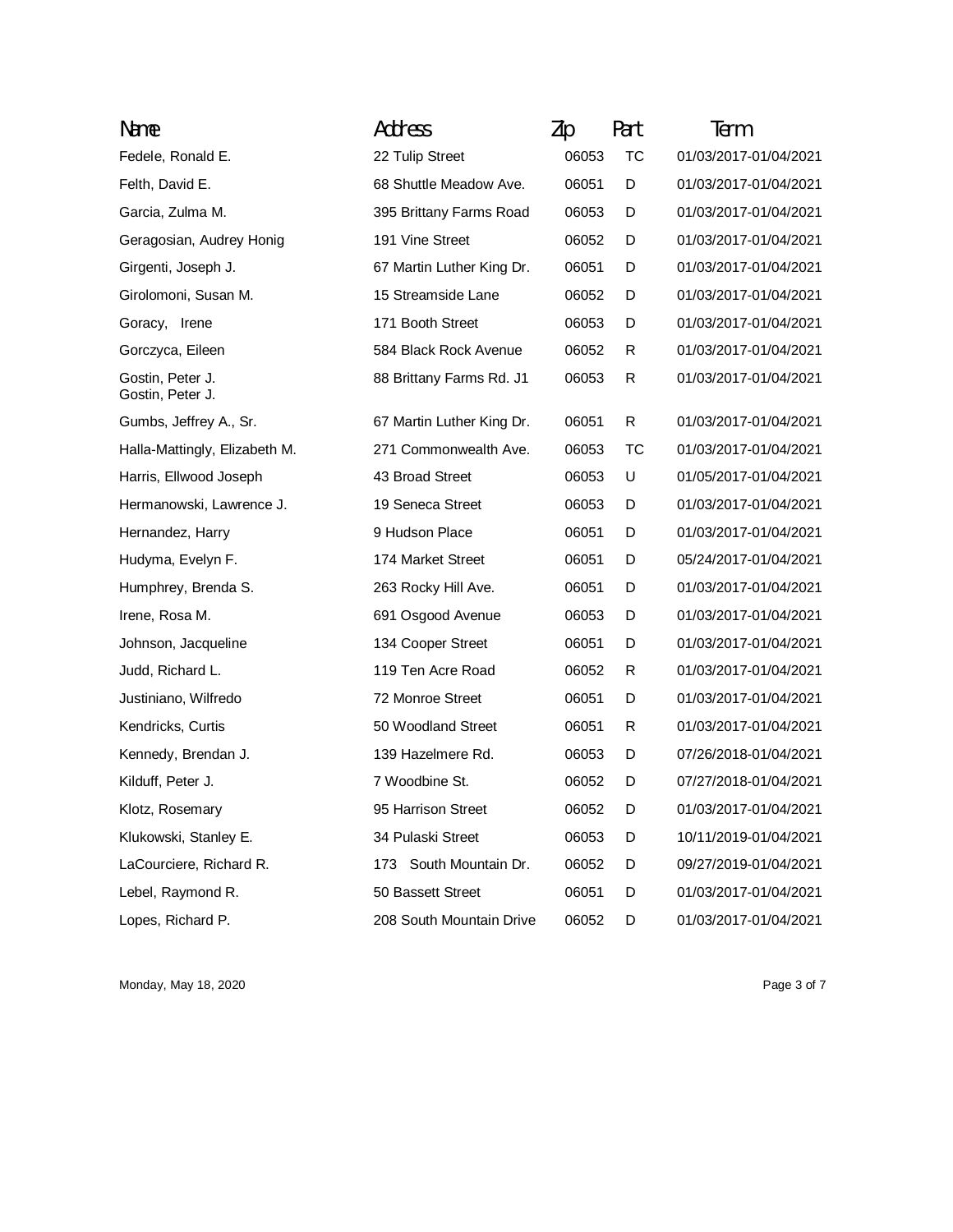| Name                   | Address                | Zip   | Part | Term                  |
|------------------------|------------------------|-------|------|-----------------------|
| Luchansky, Barbara P.  | 56 Colt Street         | 06052 | D    | 01/03/2017-01/04/2021 |
| Luciano, Bianca A.     | 151 Streamside Lane    | 06052 | D    | 01/03/2017-01/04/2021 |
| Lugli, Gerald Q., Jr.  | 390 McClintock Street  | 06053 | D    | 01/03/2017-01/04/2021 |
| Magnuszewski, Eva C.   | 95 Governor Street     | 06053 | D    | 01/03/2017-01/04/2021 |
| Mala, Gary S.          | 77 Belridge Rd.        | 06053 | R    | 07/13/2018-01/04/2021 |
| Mala, Sheryl A.        | 77 Belridge Rd.        | 06053 | R    | 07/11/2018-01/04/2021 |
| Malinowski, Donald S.  | 69 Biruta Street       | 06053 | D    | 01/03/2017-01/04/2021 |
| Malinowski, Kenneth A. | 1928 Stanley Street    | 06053 | U    | 01/03/2017-01/04/2021 |
| Malinowski, Margaret   | 42 Park Place          | 06052 | U    | 01/03/2017-01/04/2021 |
| Malinowski, Matthew D. | 69 Biruta Street       | 06053 | D    | 01/03/2017-01/04/2021 |
| Matthews, Jessy Rf     | 250 Broad Street       | 06053 | U    | 01/03/2017-01/04/2021 |
| McDonald, Casimir G.   | 150 Roxbury Road       | 06053 | D    | 01/03/2017-01/04/2021 |
| McGuire, Nicole        | 17 Woodbine Street     | 06052 | D    | 01/03/2017-01/04/2021 |
| McNamara, John H.      | 56 Brighton Street     | 06053 | D    | 01/03/2017-01/04/2021 |
| Mulrooney, James P.    | 29 Highland Terrace    | 06053 | D    | 01/03/2017-01/04/2021 |
| Najdzien, Izabela J.   | 131 Golden Hill Street | 06053 | R    | 03/08/2017-01/04/2021 |
| Nunez, Jose A.         | 19 Kulper Road         | 06051 | D    | 01/03/2017-01/04/2021 |
| O'Brien, Mary M.       | 1894 Stanley Street    | 06053 | D    | 01/03/2017-01/04/2021 |
| Olandt, Carl R.        | 46 Blake Road          | 06053 | R    | 01/03/2017-01/04/2021 |
| Olandt, Kathy W.       | 46 Blake Road          | 06053 | R    | 01/03/2017-01/04/2021 |
| Orriola, Antonio L.    | 34 Richard Street      | 06053 | U    | 01/03/2017-01/04/2021 |
| Oshana, Peter A.       | 17 Fairview Street     | 06051 | D    | 01/03/2017-01/04/2021 |
| Pabon, Wilfredo        | 205 Birthwood Drive    | 06052 | R    | 01/09/2017-01/04/2021 |
| Paris, Pearl Y.        | 192 Kensington Avenue  | 06051 | D    | 01/03/2017-01/04/2021 |
| Parisi, Todd F.        | 68 Belmont Street      | 06053 | D    | 01/03/2017-01/04/2021 |
| Pawlak, Helena T.      | 149 Vine Street        | 06052 | D    | 01/03/2017-01/04/2021 |
| Pawlak, Lucian F.      | 69 Black Rock Avenue   | 06052 | D    | 01/03/2017-01/04/2021 |
| Pawlak, Lucian J.      | 149 Vine Street        | 06052 | D    | 01/03/2017-01/04/2021 |

Monday, May 18, 2020 **Page 4 of 7** Page 4 of 7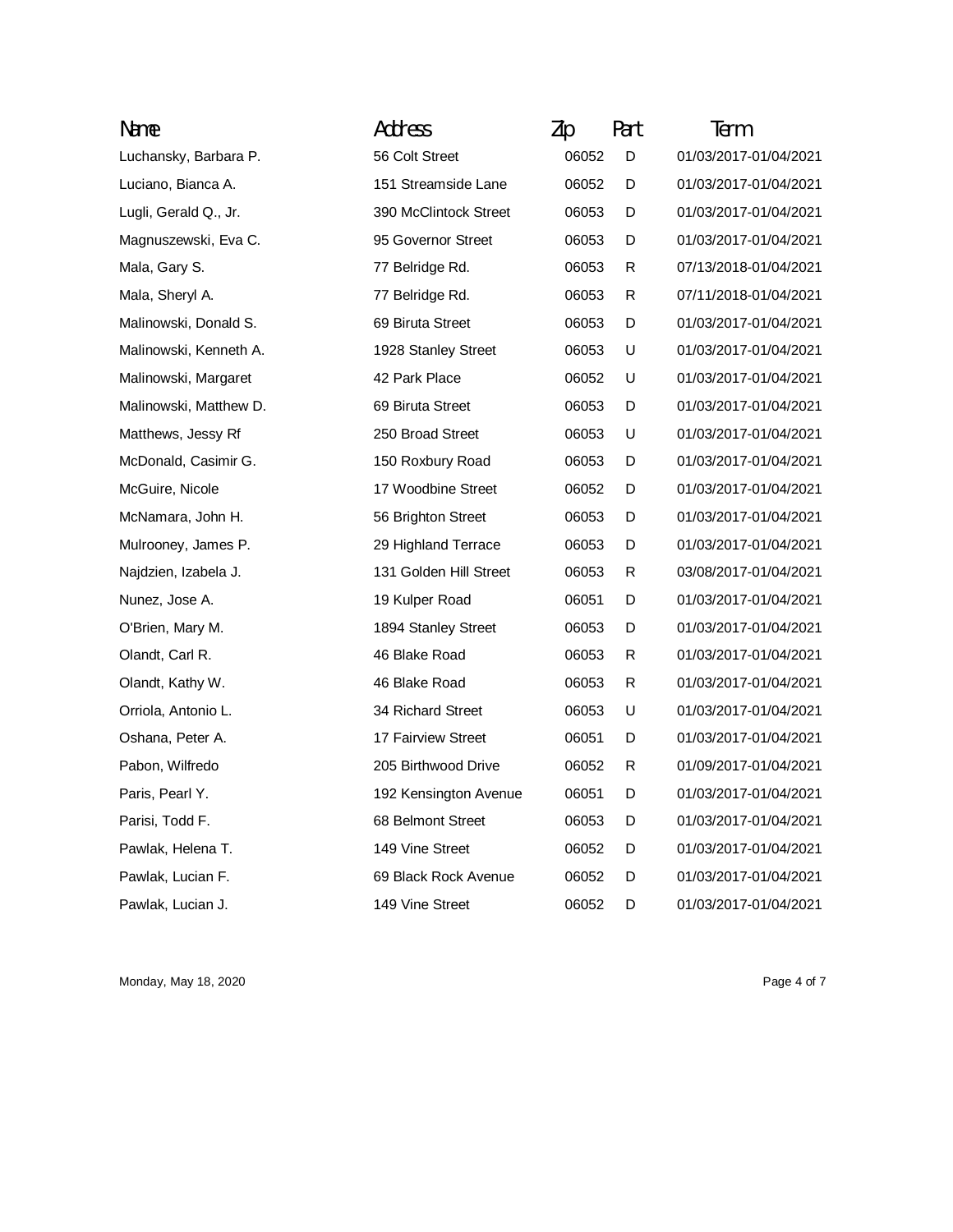| Name                         | Address                    | Zip   | Part | Term                  |
|------------------------------|----------------------------|-------|------|-----------------------|
| Pawlak-Sharma, Sarah V.      | 186 Roslyn Drive           | 06052 | U    | 01/03/2017-01/04/2021 |
| Perry, Natasha N.            | 42 Union Street            | 06051 | U    | 01/03/2017-01/04/2021 |
| Perugini, Jonathan Michael   | 198 Brittany Farms Road    | 06053 | D    | 01/03/2017-01/04/2021 |
| Platosz, Adam                | 37 Olive Street            | 06051 | D    | 01/03/2017-01/04/2021 |
| Pleines, Robert B.           | 2162 Stanley Street        | 06053 | D    | 01/03/2017-01/04/2021 |
| Puchala, Robin M.            | 130 Clinic Drive           | 06051 | D    | 01/03/2017-01/04/2021 |
| Quinones, Maria              | 62 Malikowski Circle       | 06053 | D    | 01/03/2017-01/04/2021 |
| Radzewicz, Wanda F.          | 25 Cranston Terrace        | 06053 | R    | 01/03/2017-01/04/2021 |
| Reid, Theresa                | 101 Hazelmere Road         | 06053 | D    | 01/03/2017-01/04/2021 |
| Reyes, Maria M.              | 20 Lincoln Street          | 06052 | D    | 01/03/2017-01/04/2021 |
| Rivas Mota, Vicky            | 46 Sterling Street         | 06053 | D    | 01/06/2017-01/04/2021 |
| Rivera, Enid                 | 440 Glen Street            | 06051 | D    | 01/03/2017-01/04/2021 |
| Robinson, Gary J.            | 503 Burritt Street         | 06053 | R    | 01/03/2017-01/04/2021 |
| Robledo, Ruth                | 30 Acorn Street            | 06051 | D    | 01/03/2017-01/04/2021 |
| Rodrigue-Baretta, Sharon Lee | 50 Mill Street             | 06051 | D    | 01/03/2017-01/04/2021 |
| Rodriguez, Carmelo, Jr.      | 1254 Slater Road           | 06053 | R    | 01/03/2017-01/04/2021 |
| Rodriguez, Luz E.            | 422 Park Street            | 06051 | D    | 01/03/2017-01/04/2021 |
| Roman, Tammie M.             | 45 Putnam St. #1           | 06051 | D    | 02/27/2019-01/04/2021 |
| Salazar, Max P., Jr.         | 138 Queen Street           | 06053 | D    | 01/03/2017-01/04/2021 |
| Salerno, Daniel M.           | 80 Jones Drive             | 06053 | D    | 01/03/2017-01/04/2021 |
| Salvetti, John D., Jr.       | 502 McClintock Street      | 06053 | D    | 01/03/2017-01/04/2021 |
| Salvio, Louis G.             | 103 Russwin Road           | 06053 | R    | 01/03/2017-01/04/2021 |
| Sanchez, Iris N.             | 250 North St. 4A           | 06051 | D    | 06/27/2019-01/04/2021 |
| Sanchez, Robert C,           | 269 Washington Street      | 06051 | D    | 09/29/2017-01/04/2021 |
| Sanders, James Edward, Jr.   | 172 Kensington Avenue      | 06051 | R    | 01/03/2017-01/04/2021 |
| Sanders, Mary Lou S.         | 322 Glen Street            | 06051 | R    | 01/03/2017-01/04/2021 |
| Sandoval, Manuel Antonio     | <b>Sexton Street</b><br>19 | 06051 | D    | 11/17/2017-01/04/2021 |
| Santiago, Francisco A., Sr.  | 165 Elam Street            | 06053 | D    | 01/03/2017-01/04/2021 |

Monday, May 18, 2020 **Page 5 of 7** Page 5 of 7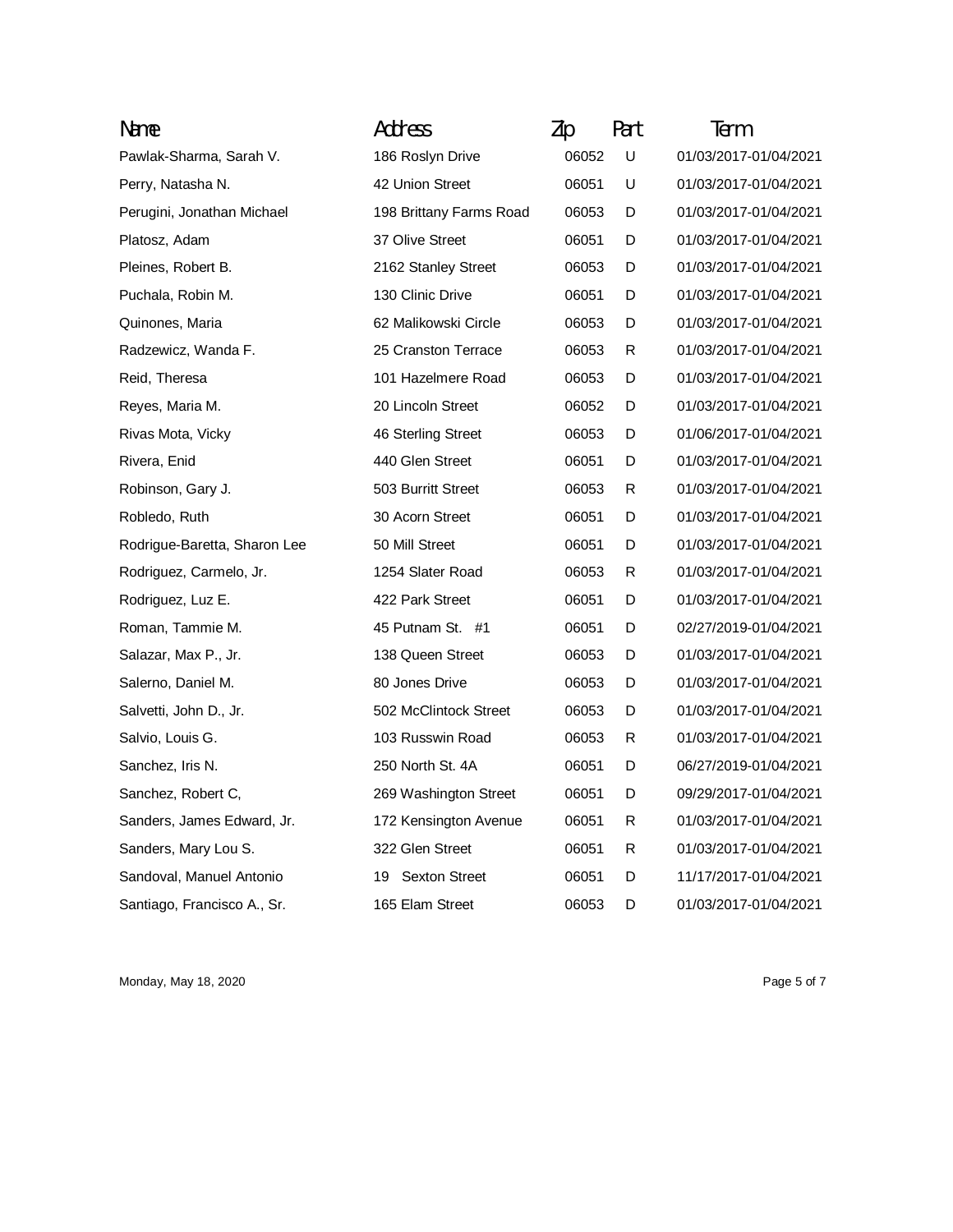| Name                    | Address                    | Zip   | Part | Term                  |
|-------------------------|----------------------------|-------|------|-----------------------|
| Santiago, Lisa          | 893 Corbin Avenue          | 06052 | R    | 01/03/2017-01/04/2021 |
| Santos, Mario Victor    | 61 Brook Street            | 06051 | D    | 01/03/2017-01/04/2021 |
| Sapieha-Yanchak, Teresa | 208 South Mountain Drive   | 06052 | D    | 01/03/2017-01/04/2021 |
| Schwartz, Arnold P.     | 27 Kenwood Drive           | 06052 | R    | 01/03/2017-01/04/2021 |
| Sgro, Carlos M.         | 190 West Street            | 06051 | R    | 01/03/2017-01/04/2021 |
| Shields, Thomas J.      | 147 Shuttle Meadow Ave.    | 06052 | D    | 01/03/2017-01/04/2021 |
| Shilinga, Joe D.        | 20 William Street          | 06051 | R    | 01/03/2017-01/04/2021 |
| Shortell, William       | 947 West Main St. Apt. 102 | 06053 | D    | 02/26/2020-01/04/2021 |
| Sims, Violet            | 77 Adams Street            | 06052 | D    | 01/03/2017-01/04/2021 |
| Smedley, Robert C.      | 37 Highland Terrace        | 06053 | R    | 01/03/2017-01/04/2021 |
| Smith, Patrice          | 222 Kensington Avenue      | 06051 | D    | 09/29/2017-01/04/2021 |
| Spano, Peter            | 9 South Mountain Drive     | 06052 | D    | 01/03/2017-01/04/2021 |
| Staranchak, Mark E.     | 8 Fairlane Drive           | 06053 | R    | 01/09/2017-01/04/2021 |
| Steele, Peter C.        | 170 Oakwood Drive          | 06052 | R    | 01/03/2017-01/04/2021 |
| Steele, Sean F.         | 29 Dover Road              | 06052 | R    | 01/03/2017-01/04/2021 |
| Stepanczak, Irena       | 45 Atlantic Street         | 06053 | D    | 01/03/2017-01/04/2021 |
| Stewart, Erin E.        | 242 Reservoir Road         | 06052 | R    | 01/03/2017-01/04/2021 |
| Stewart, Timothy T.     | 60 Wightman Road           | 06052 | R    | 01/03/2017-01/04/2021 |
| Strong, Alicia M.       | 56 McKinley Drive          | 06053 | D    | 01/03/2017-01/04/2021 |
| Surratt, Bessie B.      | 626 East Main Street       | 06051 | D    | 01/03/2017-01/04/2021 |
| Svystun, Rostyslav      | 37 Marwood Drive           | 06053 | тс   | 01/03/2017-01/04/2021 |
| Swan, Julie L.          | 78 Linden Street           | 06051 | R    | 08/29/2017-01/04/2021 |
| Szajkowski, Raymond S.  | 22 Marmon St.              | 06053 | D    | 01/24/2018-01/04/2021 |
| Torres, Isabel          | 104 Putnam Street          | 06051 | D    | 02/22/2017-01/04/2021 |
| Torres-Luciano, Eva     | 151 Streamside Lane        | 06052 | D    | 01/03/2017-01/04/2021 |
| Turczanik, Piotr        | 347 Country Club Road      | 06053 | R    | 03/13/2017-01/04/2021 |
| Turnrose, Dorothy R.    | 801 Corbin Avenue          | 06052 | R    | 01/03/2017-01/04/2021 |
| Valengavich, John P.    | 15 Parkmore Street         | 06051 | D    | 01/03/2017-01/04/2021 |

Monday, May 18, 2020 **Page 6 of 7** Page 6 of 7